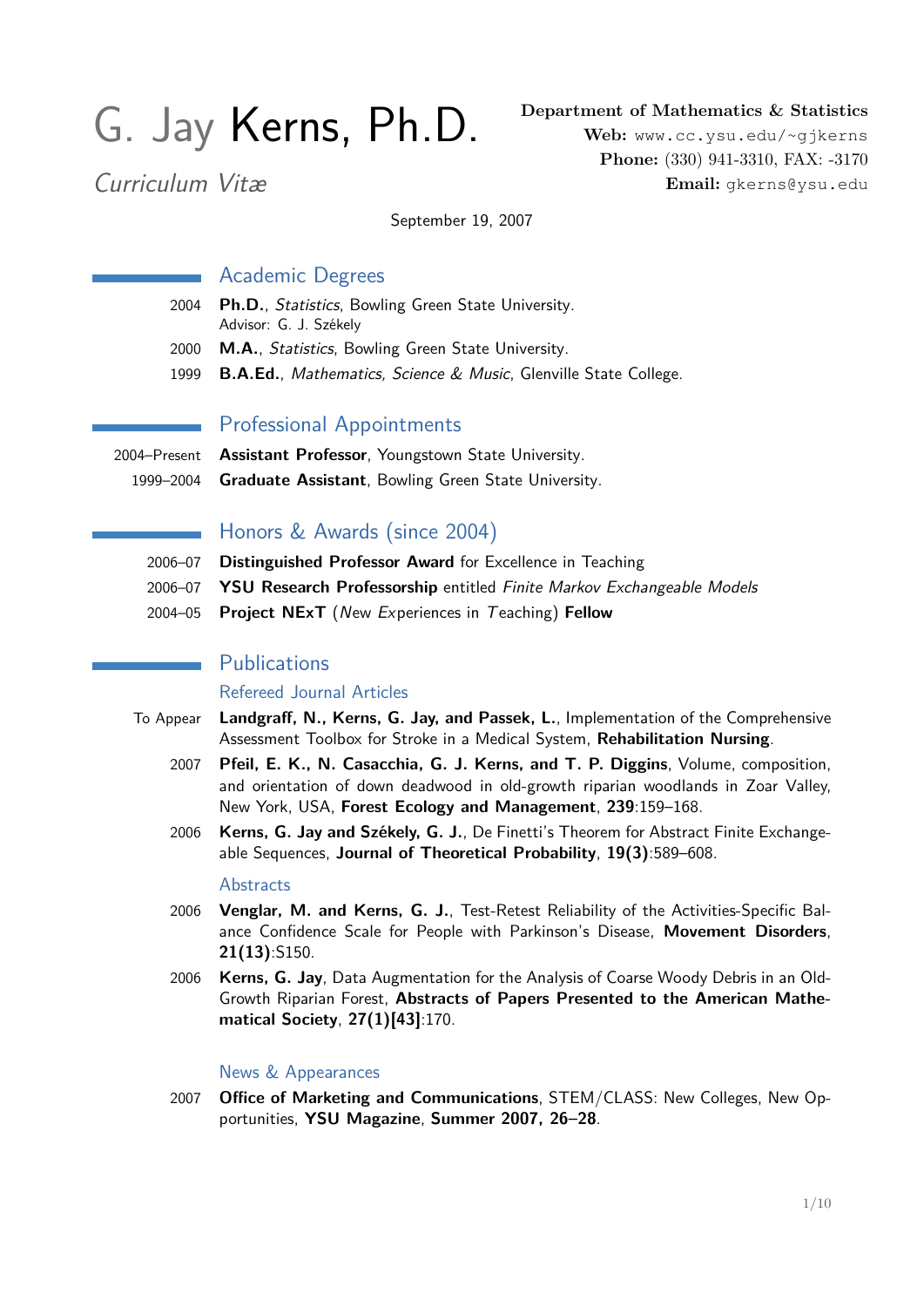- 2007 **Ron Cole, Kerns, G. J.**, YSU receives \$340,000 grant for summer STEM program, **YSU eUpdate**, **February 2007, Vol.1:1,4**.
- 2005 **Kerns, G. J.**, Meet the Members, **Bulletin of the Institute of Mathematical Statistics**, **33(5)**:15.

#### In Preparation

**Kerns, G. Jay, and G. Andy Chang**, Introduction to Probability and Statistics Using R (IPSUR), Under contract by Taylor & Francis Publishing.

**Kerns, G. Jay, G. Andy Chang, G. Stanek, and D. J. Lee**, Oyster Data: Calibration Experiments in Engineering Quality Control.

**Kerns, G. Jay, D. Kuzma and M. Srinivasan**, Time-Dependent Functional Analysis of Recycling Efforts on the YSU Campus.

**Price, T., D. Story, G. Jay Kerns and J. Duran**, Coordinating Online Registration for Section Meetings of the Mathematical Association of America.

**Grzebieniak, A., G. Jay Kerns, and J. Tall.**, A Retrospective Study Assessing the Quality of Reporting Methods in the Primary Literature.

**Tall, J. and G. Jay Kerns**, Nature AND Nurture: Biological Investigation into the Effects of Environment on Behavior.

# Grant Proposals (\* Awarded)

#### National

- **May 15, 2007\* PME Regional Undergraduate Mathematics Conference**, Mathematical Association of America, Requested Amount: \$1,500, Duration: 12 months, Principal Investigator.
	- May 17, 2006 **UBM-Group, RUI: Sustained Undergraduate Research Experiences in Biology and Mathematics (YSU-BaM)**, National Science Foundation, Requested Amount: \$240,000, Duration: 36 months, Co-Principal Investigator. Received Highly Competitive Designation.
	- Nov 29, 2005 **Bayesian Assessment of Risk Factors Associated with Rape Victimization in the NCVS**, American Statistical Association / Bureau of Justice Statistics, Requested Amount: \$24,780, Duration: 24 months, Principal Investigator.
	- Oct 15, 2005 **Efficient Simulation of Finite Exchangeable Sequences**, National Security Agency, Requested Amount: \$29,844, Duration: 24 months, Principal Investigator.
	- Mar 15, 2005 **Interdisciplinary Undergraduate Education through Sustained Research Experiences in Mathematics and Biology**, National Science Foundation, Requested Amount: \$1,125,000, Duration: 60 months, Senior Personnel.

#### **State**

**Nov 2, 2006\* The Lake-to-River T4 Summer STEM Academy**, Ohio Board of Regents, Requested Amount: \$350,000, Duration: 12 months, Principal Investigator.

#### **University**

Dec 29, 2006\* Open-Source Statistical Software for Distance Education, Faculty Development Reassignment, Requested Amount: 4 hrs. release time, Period: 2007–2008.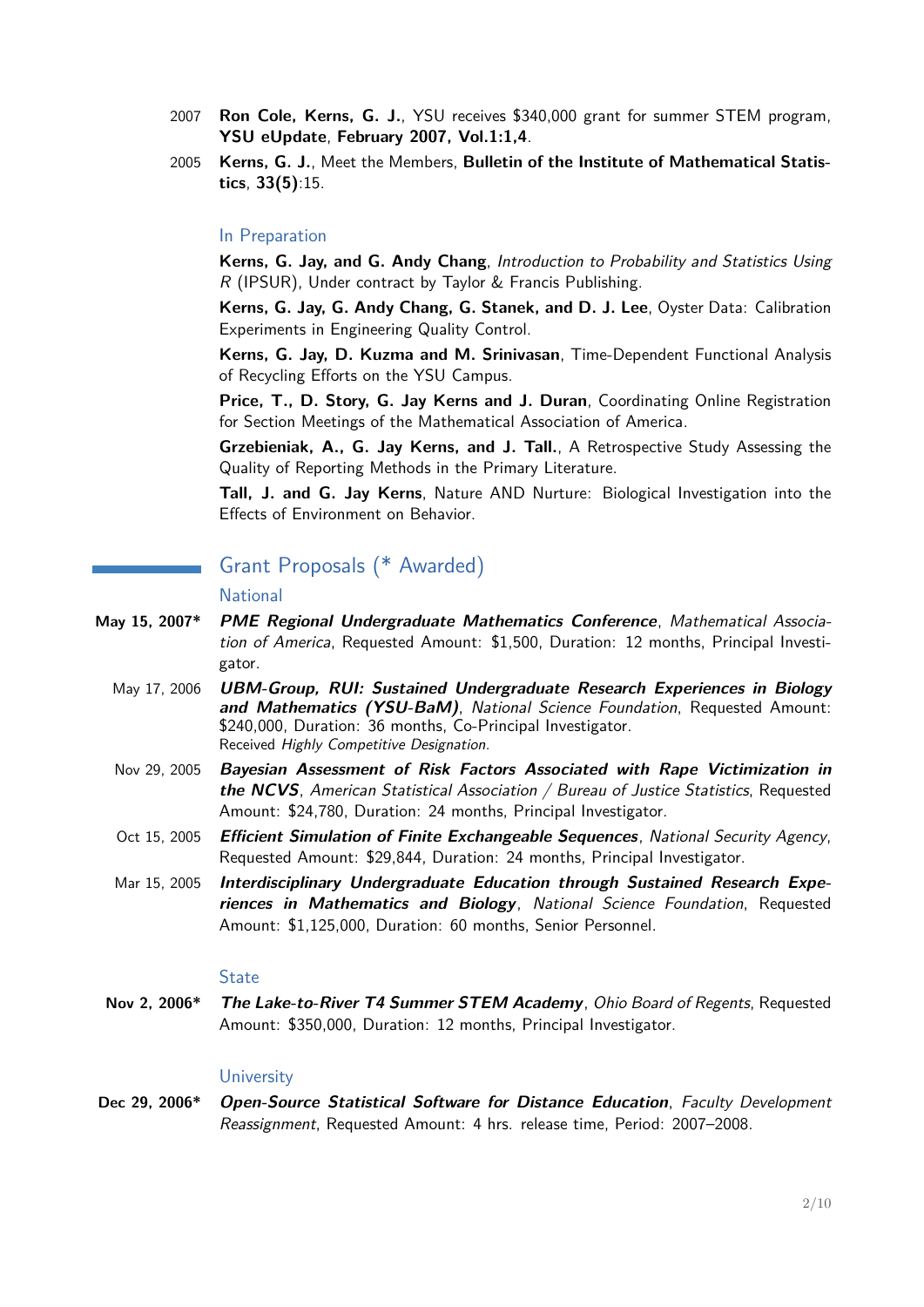- **Dec 29, 2006\* Finite Markov Exchangeable Models**, Faculty Development Reassignment, Requested Amount: 2 hrs. release time, Period: 2007–2008.
- **May 15, 2006\* Ordinal Data Models for Global Disability Measures**, Summer Research Assistantship, Requested Amount: \$1,500, Period: Summer 2006, Research Assistant: Theophilus Boye.
- **Nov 15, 2005\* Finite Markov Exchangeable Models**, Research Professorship, Requested Amount: 8 hrs. release time, Period: 2006–2007.
- **May 9, 2005\* Monte Carlo Methods for Estimating Binary Success Rates**, Summer Research Assistantship, Requested Amount: \$1,500, Period: Summer 2005, Research Assistant: Edward Boadi.
- **May 9, 2005\* First Cornell Summer School In Probability**, Faculty Reimbursement for Advanced Studies, Requested Amount: \$1,000, Period: July 10–21, 2005.

#### Pending

- September 18, 2007 **Pathways to College: Building the STEM Transition**, National Science Foundation, Requested Amount: \$981,549, Duration: 60 months, Co-Principal Investigator.
	- May 5, 2007 **Integrating Mechanical Testing of Biological Tissue into the Undergraduate Biology Curriculum**, National Science Foundation, Requested Amount: \$149,650.37, Duration: 36 months, Co-Principal Investigator.
	- Apr 4, 2007 **UBM-Group, RUI: Sustained Undergraduate Research Experiences in Biology and Mathematics (YSU-BaM)**, National Science Foundation, Requested Amount: \$239,945, Duration: 36 months, Senior Personnel.
	- Mar 1, 2007 **The Effect of Spinal Manipulation on Stiffness Deficit of Lumbar Spine**, National Institute of Health, Requested Amount: \$364,256, Duration: 24 months, Senior Personnel.

# IPSUR and the IPSUR Package

The IPSUR package was authored by G. Jay Kerns and accompanies the text Introduction to Probability and Statistics Using R (in progress, Taylor & Francis Publishing) by Kerns and coauthor G. Andy Chang.

IPSUR's primary goal is to provide a user-friendly graphical user interface (GUI) to the open-source and freely available R statistical computing environment. IPSUR is equipped to handle many of the statistical analyses and graphical displays usually encountered by upper division undergraduate Mathematics, Statistics, and Engineering majors. Available features are comparable to many expensive commercial packages such as Minitab, SPSS, and JMP-IN.

Web tracking software has been used to track and log IPSUR activity nationwide and in forty five (45) foreign territories across the globe, being represented on every single continent (excluding the poles). Moreover, downloads from over 50 independent CRAN (Comprehensive R Archive Network) archives are not traceable and likely comprise the majority of IPSUR propagation. Since August 2006, there have been over 3,043 hits worldwide on the IPSUR website alone.

#### Released Versions

- **v:0.1-2** Submitted January 12, 2007. Posted on CRAN: January 13, 2007.
- **v:0.1-1** Submitted October 4, 2006. Posted on CRAN: October 6, 2006.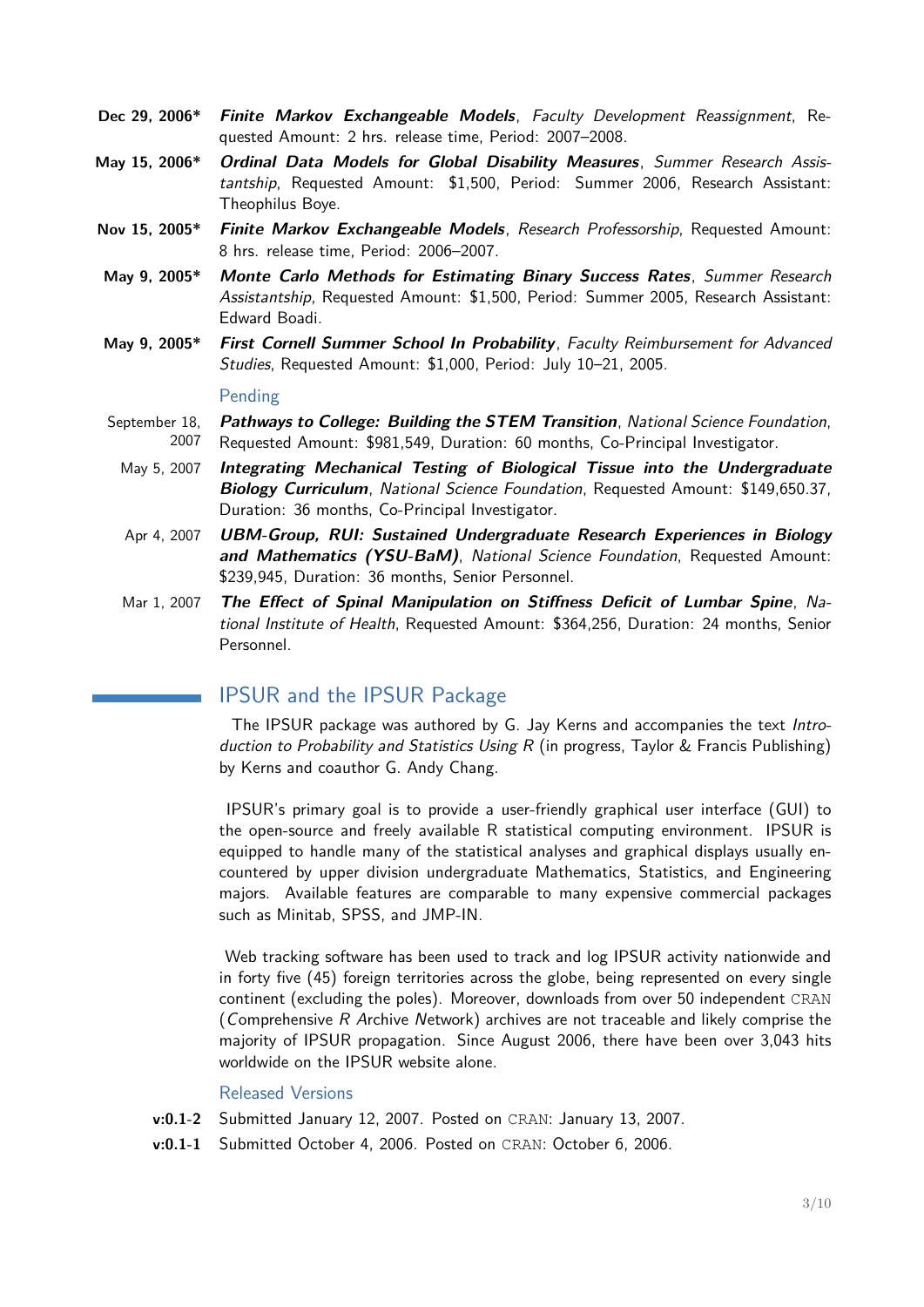**v:0.1-0** Submitted September 25, 2006.

# MERLOT Peer Reviews

The Multimedia Educational Resource for Learning and Online Teaching (MERLOT) is a searchable collection of peer reviewed, higher education online learning materials created by registered members, together with a set of faculty development support services. I was invited by the Consortium for the Advancement of Undergraduate Statistics Education (CAUSE) to peer-review selected posted materials related to statistics education. Below are two currently published reviews.

- Feb. 22, 2007 **Java Applets for Power and Sample Size**, Author: Russ Lenth. http://www.merlot.org/merlot/viewCompositeReview.htm?id=240353
- Nov. 13, 2006 **One-way ANOVA Demonstration**, Author: Richard Hall. http://www.merlot.org/merlot/viewCompositeReview.htm?id=223937

| Fall              |                                      |               |
|-------------------|--------------------------------------|---------------|
| STAT 5843 & 6943  | Theory of Probability (G)            | 3 hrs         |
| Summer            |                                      |               |
| <b>STAT 5895</b>  | Special Topics (G)                   | 3 hrs         |
| <b>MATH 1580H</b> | <b>Biomathematics I</b>              | 2 hrs         |
| <b>STAT 2601</b>  | <b>Introductory Statistics</b>       | 3 hrs         |
| <b>Spring</b>     |                                      |               |
| STAT 5844 & 6944  | Theory of Statistics (G)             | 3 hrs         |
| <b>STAT 3743</b>  | Probability & Statistics I           | 4 hrs         |
| <b>MATH 6996</b>  | Mathematical Project (G)             | 3 hrs         |
| <b>MATH 6999</b>  | <b>Thesis</b>                        | 6 hrs         |
| 2006              |                                      |               |
| Fall              |                                      |               |
| STAT 5843 & 6943  | Theory of Probability (G)            | 3 hrs         |
| <b>STAT 3717</b>  | <b>Statistical Methods</b>           | 4 hrs         |
| <b>MATH 4896</b>  | Senior Undgrad Res Proj              | 2 hrs         |
| <b>Summer</b>     |                                      |               |
| <b>STAT 3743</b>  | Probability & Statistics I           | 4 hrs         |
| <b>Spring</b>     |                                      |               |
| <b>MATH 1572</b>  | Calculus II                          | 4 hrs         |
| <b>STAT 3743</b>  | Probability & Statistics I           | 4 hrs         |
| STAT 5848 & 6948  | Applied Regression & Time Series (G) | 3 hrs         |
| <b>MATH 6995</b>  | Special Topics in Statistics (G)     | 3 hrs         |
| <b>MATH 6996</b>  | Mathematical Project (G)             | $3$ hrs $(2)$ |
| <b>MATH 4897H</b> | <b>Honors Thesis</b>                 | 2 hrs         |
|                   |                                      |               |

# Courses Taught (Graduate)

# 2007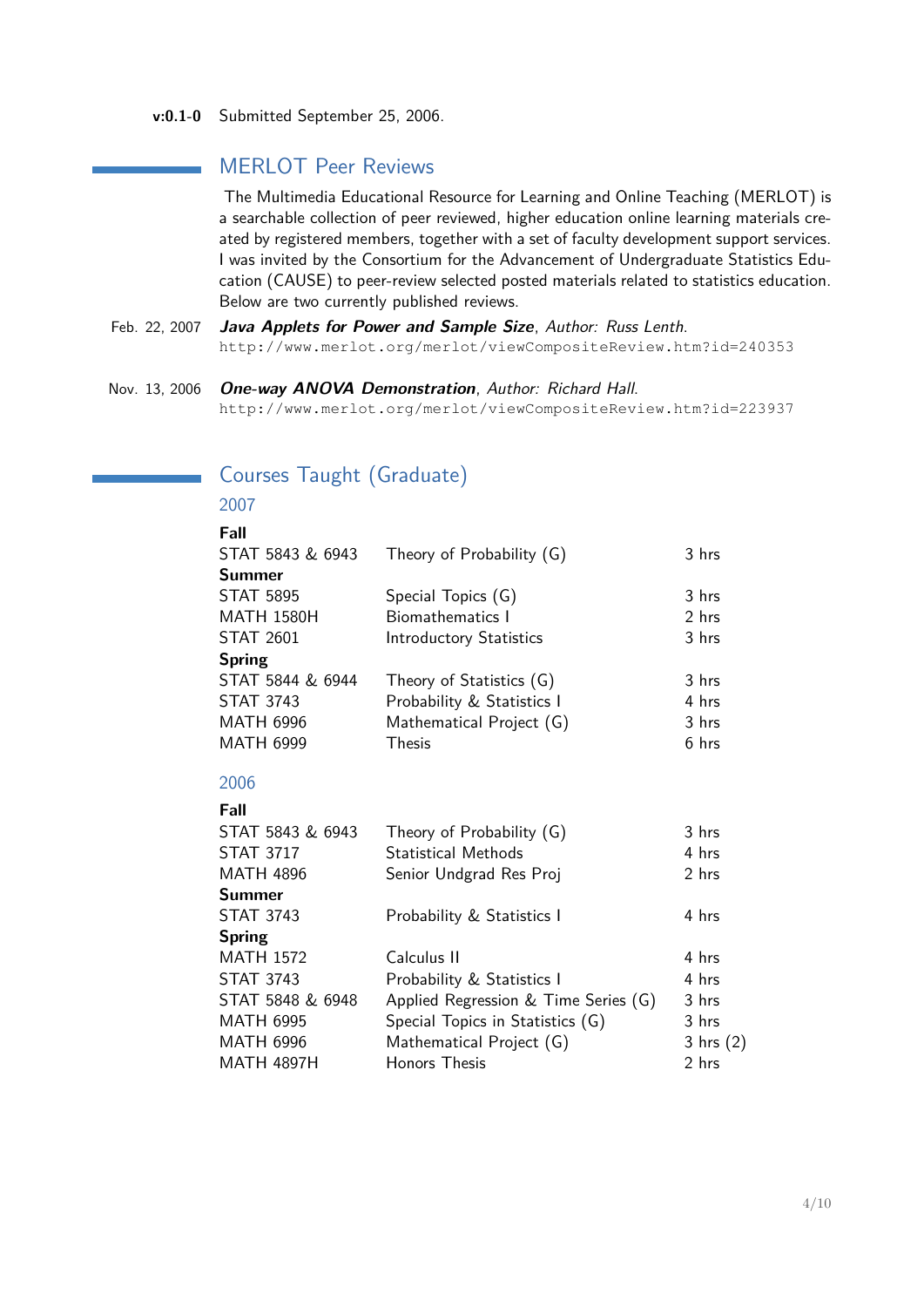## 2005

| Theory of Probability (G)      | 3 hrs       |
|--------------------------------|-------------|
| Calculus III                   | 4 hrs       |
| Adv. Topics in Probability (G) | 3 hrs       |
| Mathematical Project (G)       | 3 hrs       |
|                                |             |
| Statistical Computing (G)      | 3 hrs       |
|                                |             |
| Probability & Statistics I     | 4 hrs       |
| Calculus II                    | 4 hrs $(2)$ |
|                                |             |
|                                |             |

#### 2004

| Fall             |                            |       |
|------------------|----------------------------|-------|
| <b>STAT 3743</b> | Probability & Statistics I | 4 hrs |
| MATH 1571        | Calculus I                 | 4 hrs |

## Off Campus and Field Based Instruction

- Sep 9, 2006 **NEOUCOM M.P.H.**, Probability, Bayes' Theorem, & Diagnostic Screening Tests, Visiting Lecture, University of Akron.
- Sep 10, 2005 **NEOUCOM M.P.H.**, Introduction to Probability & Diagnostic Screening Tests, Visiting Lecture, University of Akron.

#### Supervised Masters Theses

In Progress **Theresa Moore**, ARIMA Model Decomposition with Applications to Air Traffic Subsequent to  $9/11$ .

# Supervised Masters Projects

- In Progress **Theophilus Boye**, Discriminant Analysis and Multiple Linear Regression for Classification of Abalone Oyster Shells.
- Spring 2007 **Frank Appiah**, Forecasting Liquid Assets in the US Economy with Holt-Winters Analysis and Graphical-User-Interface Advancement.
- Spring 2006 **Julius Suh Ngwa**, A Bayesian Ordinal Probit Analysis of Global Disability Measures.
- Spring 2006 **Kwaw Yankey**, Statistical Modeling of Coarse Woody Debris in a Riparian Forest.
	- Fall 2005 **Makiyu Sulley**, Analysis of Ecological Data on Coarse Woody Debris Volume Using Mixture Models.

## Supervised Honors Theses

Spring 2006 **David Gohlke**, Introduction to Markov Chains and an Application to Nuclear Physics.

# Supervised Honors Projects

Spring 2007 **Ryan Livingston**, Statistical Observations on American Colleges and Universities, STAT 3743.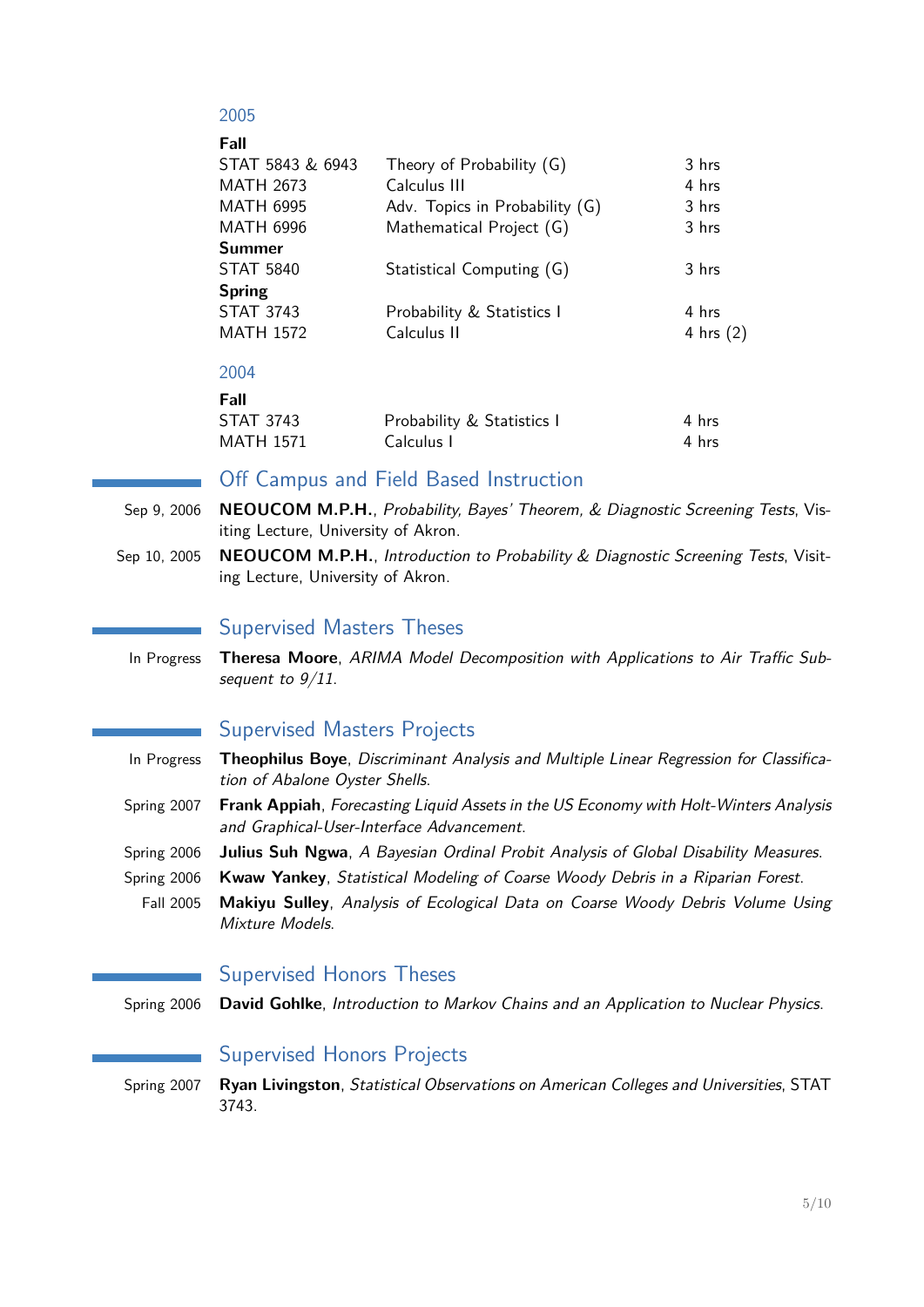Fall 2006 **Emily Lucas**, Correlation Structure of Downed Dead Wood (DDW) and Estimated Stand Age, STAT 3717. Spring 2006 **Leanna Cluff**, Probability on Death Row, STAT 3743. Spring 2005 **Bryan Kopachy**, The Case of the Crushed Clown, MATH 1572. Spring 2005 **Justin Mercer**, Randomization Tests, STAT 3743.

## Selected University Service (Chair)

F07–Present **STEM Curriculum Integration Committee**. S07 – Present **Associate Director of CURMATH**. F07 – Present **Departmental Executive Committee**. F07 (2 yr term) **Statistics Coordinator**. Spring 2007 **Metro Credit Program Coordinator Search Committee (C)**. Spring 2007 **Metro Credit Career Pathways Search Committee**. F05 – Present **YSU MathFest Statistical Poster Competition Coordinator**. F06 – Present **Strategic Planning Committee (C)**. F06 – Present **Honors & Scholarship Committee**. Spring 2006 **Departmental Search Committee**. F05 – Present **Graduate Executive Committee**. F04 – S05 **Colloquium & Seminars Committee**. F04 – Present **Statistics Committee, (C) in 2007**. S05 – Present **Departmental Web Coordinator**.

F04,06–Present **Computer Planning Committee**.

# Graduate M.S. Oral Exam Committees (Chair)

| Summer 2007 Joseph Ponzio    |                         | Summer 2007 Julius Suh Ngwa (C) |
|------------------------------|-------------------------|---------------------------------|
| Spring 2007 Nana Mensa Bonsu |                         | Fall 2005 Olajide Israel Ajayi  |
| Spring 2007 Samuel Quarcoo   |                         | Fall 2005 Makiyu Sulley (C)     |
| Spring 2007 Frank Appiah (C) | Summer 2005 Xinde Zhang |                                 |
| Spring 2006 Kwaw Yankey (C)  |                         | Spring 2005 Avery Sterling      |

# Graduate M.S. Comprehensive Exams

|                                                | Fall 2006 George Abu, STAT 6948       |
|------------------------------------------------|---------------------------------------|
| Summer 2007 Theophilus Boye, STAT 6943         | Fall 2006 Joseph Ponzio, STAT 6943    |
| Summer 2007 <b>Joseph Essilfie</b> , STAT 6944 | Fall 2006 Joseph Ponzio, STAT 6948    |
| Spring 2007 Aimee Crabtree, STAT 6943          | Summer 2005 Charles Assuah, STAT 6940 |

# Advisement & Supervision of Student Organizations

Spring 2007–Present **Associate Director**, YSU Center for Undergraduate Research in Mathematics (CUR-MATH).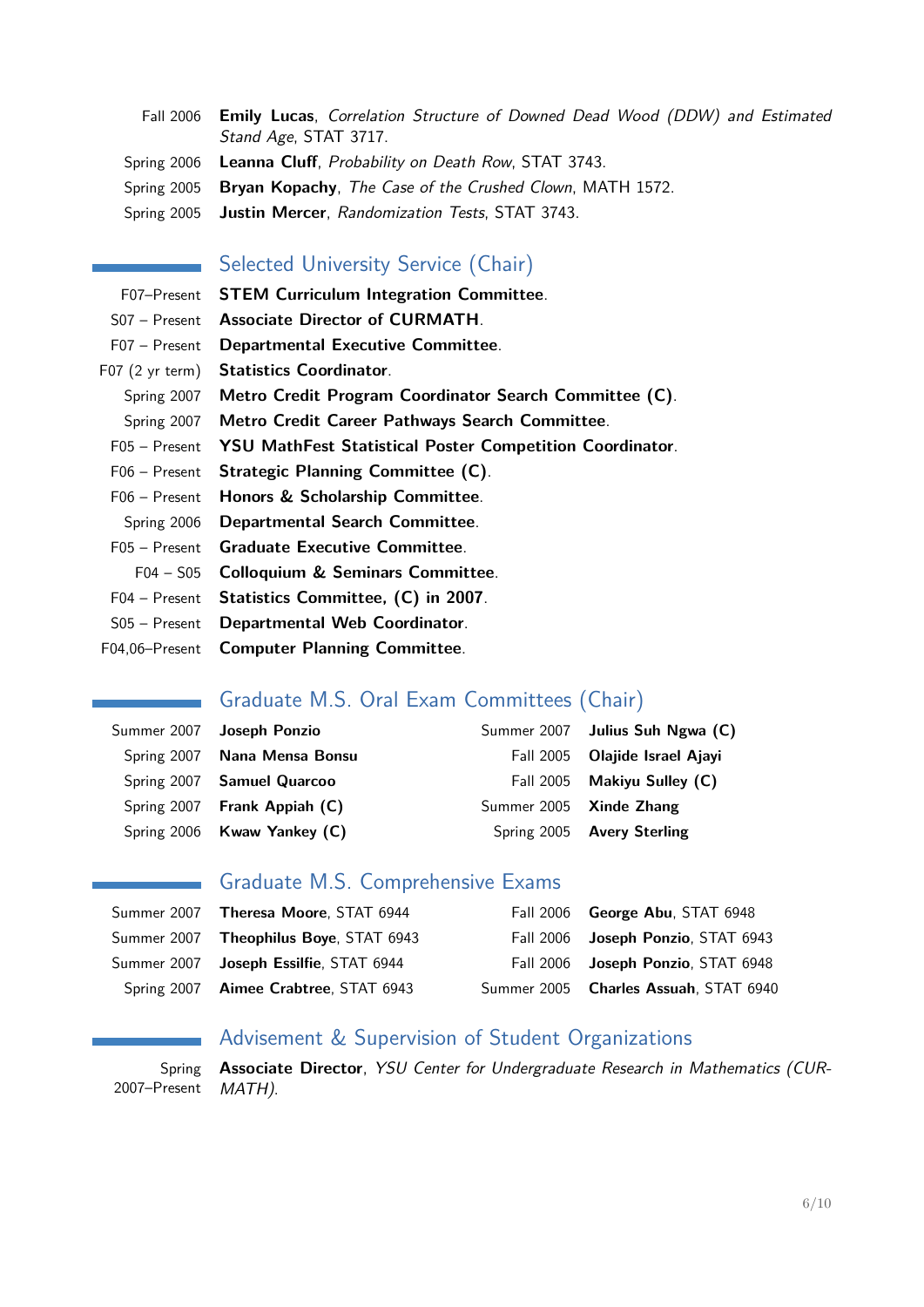- Feb 8–12, 2007 **Faculty Advisor**, Mathematical Contest in Modeling, The team consisted of Tiffiny Rummell, Moriah Wright, and Kate Bonn and received Honorable Mention for their work on the Interdisciplinary Problem entitled "Regional Kidney Transport Network".
- Feb 2–6, 2006 **Faculty Advisor**, Mathematical Contest in Modeling, The team consisted of Daniel Nemergut, Jessica Shipman, and Robert Sovesky and received Honorable Mention for their work on the Interdisciplinary Problem entitled "HIV/AIDS: The Pandemic of the Century".

Fall **Faculty Mentor**, Pi Mu Epsilon Ohio Xi Chapter.

2005–Present

Summer 2005 **Advisor and Faculty Mentor**, YSU Summer Undergraduate Research Experience.

# Statistical Consulting

#### University (gratis)

- 2004–Present **Nancy Landgraff, Ph.D.**, Chair and Associate Professor, Physical Therapy, Assessment of Stroke Severity by Global Disability Measures: Power Analysis, MANOVA, Multivariate Repeated Measures.
- 2005–Present **Thomas Diggins, Ph.D.**, Associate Professor, Biological Sciences, Ecological Modeling of Downed Dead Wood: Bootstrap Resampling.
- 2006–Present **Kenneth Learman, Ph.D.**, Assistant Professor, Physical Therapy, Spinal Manipulation and Proprioception: Reliability Analysis, Power Analysis.
- 2006–Present **Jill Tall, Ph.D.**, Assistant Professor, Biological Sciences, Behavioral Pain Research, Reporting trends in Pain Literature: Repeated Measures, Power Analysis.
- 2006–Present **Weiqing Ge, Ph.D.**, Assistant Professor, Physical Therapy, Spinal Manipulation and Stiffness Deficit in the Lumbar Spine: Multivariate Repeated Measures, Power Analysis.
- 2007–Present **Carl Johnston, Ph.D.**, Associate Professor, Biological Sciences, Genomics of E. Coli: Hierarchical Cluster Analysis.
- 2007–Present **Suzanne Leson, M.S., R.D., L.D.**, Instructor, Human Ecology, Managed care in Skilled Nursing Facilities: Factor Analysis.
	- 2005–2007 **Mollie Venglar, Ph.D.**, Assistant Professor, Physical Therapy, Movement Disorders in Parkinson's Disease: Test-retest Reliability, Power Analysis.
	- 2004–2005 **Martin Manning, Ph.D.**, Counseling, Dissertation Research: Experimental Design, Hypothesis Testing.

#### External Academic

- 2006–Present **Mark Welty**, Counseling, **Walden University**, Emotional Intelligence and Trauma Belief Scales: Experimental Design, MANCOVA, Power Analysis.
	- 2005–2006 **Matthew Capezzuto**, Physiology, **Walden University**, Perceptions of Managed Care Influences on Psychodynamic and Cognitive Psychotherapists: Experimental Design, MANOVA, Power Analysis.
	- 2005–2006 **Joseph Marzano**, Physiology, **Walden University**, Therapy Treatment and Patient Improvement: Experimental Design, Hypothesis Testing.

Private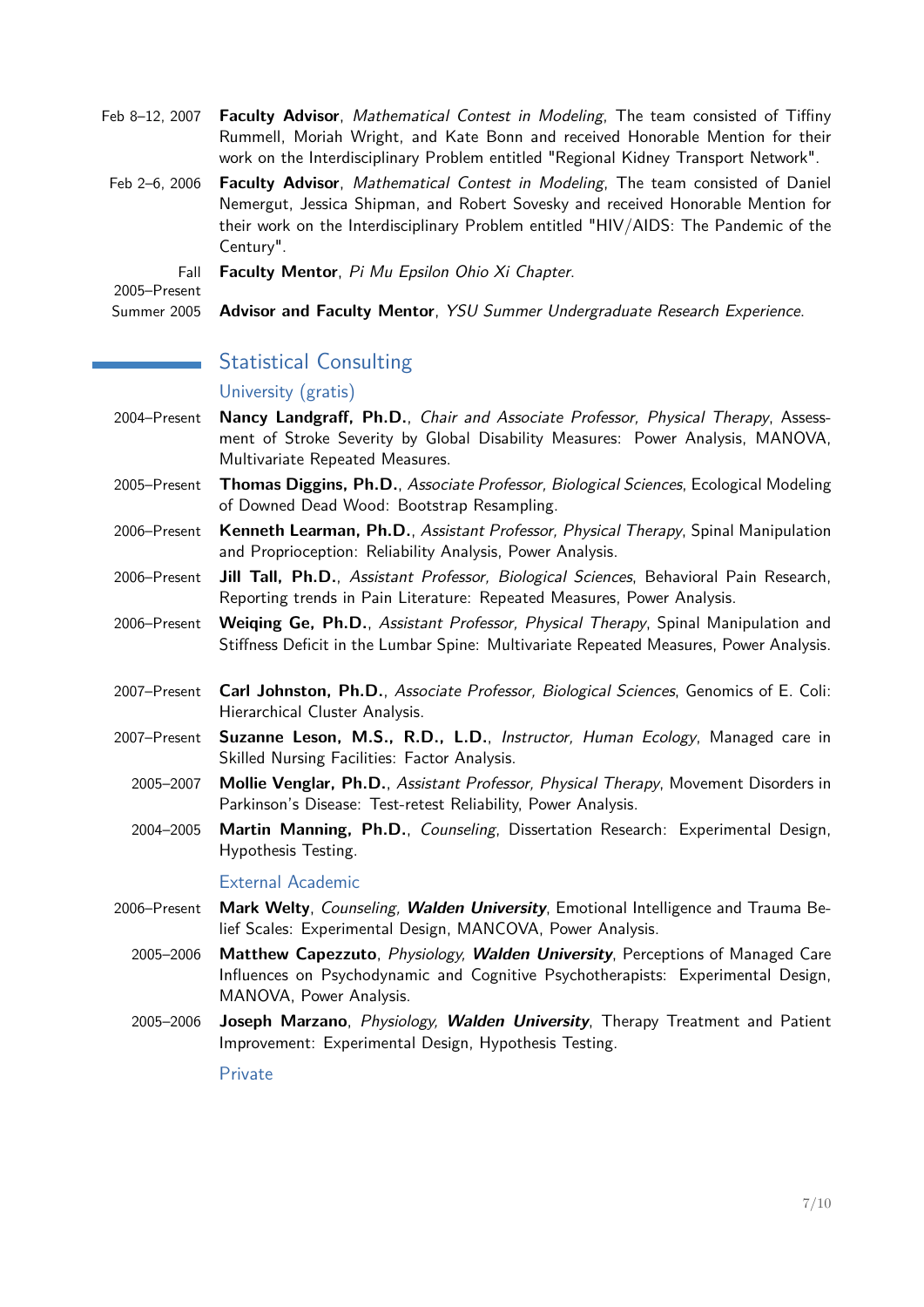2007–Present **J. P. Daliman et. al**, Attorney, Skilled Nursing Facility Director, **Windsor House**, Peer Grouping of Ohio Skilled Nursing Facilities: Diagnostics, ANOVA, Disjoint Cluster Analysis.

#### Discipline Related Service

|              | Fall <b>Online Registration Coordinator</b> , <i>Ohio Section of the Mathematical Association of</i>                      |
|--------------|---------------------------------------------------------------------------------------------------------------------------|
| 2006–Present | America.                                                                                                                  |
| Fall 2006    | <b>Test Question Development</b> , Statistics Advanced Placement Exam.                                                    |
| Fall 2006    | <b>Field Test Administration</b> , Statistics Advanced Placement Exam.                                                    |
|              | Fall 2006 <b>AP Reader</b> , <i>Statistics Advanced Placement Exam.</i>                                                   |
| Jan 12. 2006 | <b>Chair of Statistics Session of Contributed Papers, Joint Mathematics Meetings of</b><br>AMS/MAA/SIAM, San Antonio, TX. |

## Grant Service

Spring 2007–Present **Director**, The Lake-toRiver T<sup>4</sup> (Teaching Tomorrow's Teachers Today) Summer STEM Academy. Fall 2006–Present **Assessment Panel Advisor**, The Far-East Regional Partnership for Conceptually Based Mathematics (FERPCBM).

## Meetings, Conferences, Conventions

- Apr 13–14, 2007 **Spring Conference**, Ohio Section of the Mathematical Association of America, Shawnee State University.
- Feb 17, 2007 **Pi Mu Epsilon Regional Conference**, Ohio Xi Chapter of Pi Mu Epsilon, Youngstown State University.
- Oct 27–28, 2006 **Fall Conference**, Ohio Section of the Mathematical Association of America, Muskingum College.
- Jan 10–14, 2006 **Joint Mathematics Meetings**, AMS/SIAM/MAA, San Antonio, TX.
- Nov 4–6, 2005 **Oberlin Conference on Computation and Modeling: the Undergraduate Arena**, Oberlin College.
- Sep 30–31, 2005 **Miami University 33rd Annual Conference**, Miami University.
- Aug 4–6, 2005 **MathFest**, Mathematical Association of America, Albuquerque, NM.
- Jul 10–21, 2005 **First Cornell Summer School in Probability**, Cornell University, Ithaca, NY.
- Apr 29, 2005 **NSF Regional Conference**, Cleveland State University.
- Feb 19, 2005 **Pi Mu Epsilon Regional Conference**, Ohio Xi Chapter of Pi Mu Epsilon, Youngstown State University.
- Jan 5–8, 2005 **Joint Mathematics Meetings**, AMS/SIAM/MAA, Atlanta, GA.
- Aug 9–15, 2004 **MathFest**, Mathematical Association of America, Providence, RI.

#### Professional Development

- Mar 31, 2006 **Project NExT Workshop**, Ohio Section of the Mathematical Association of America Section Meeting, Akron, OH.
- Aug 4–6, 2005 **Teaching Statistics**, Project NExT Course, Mathematical Association of America MathFest, Providence, RI.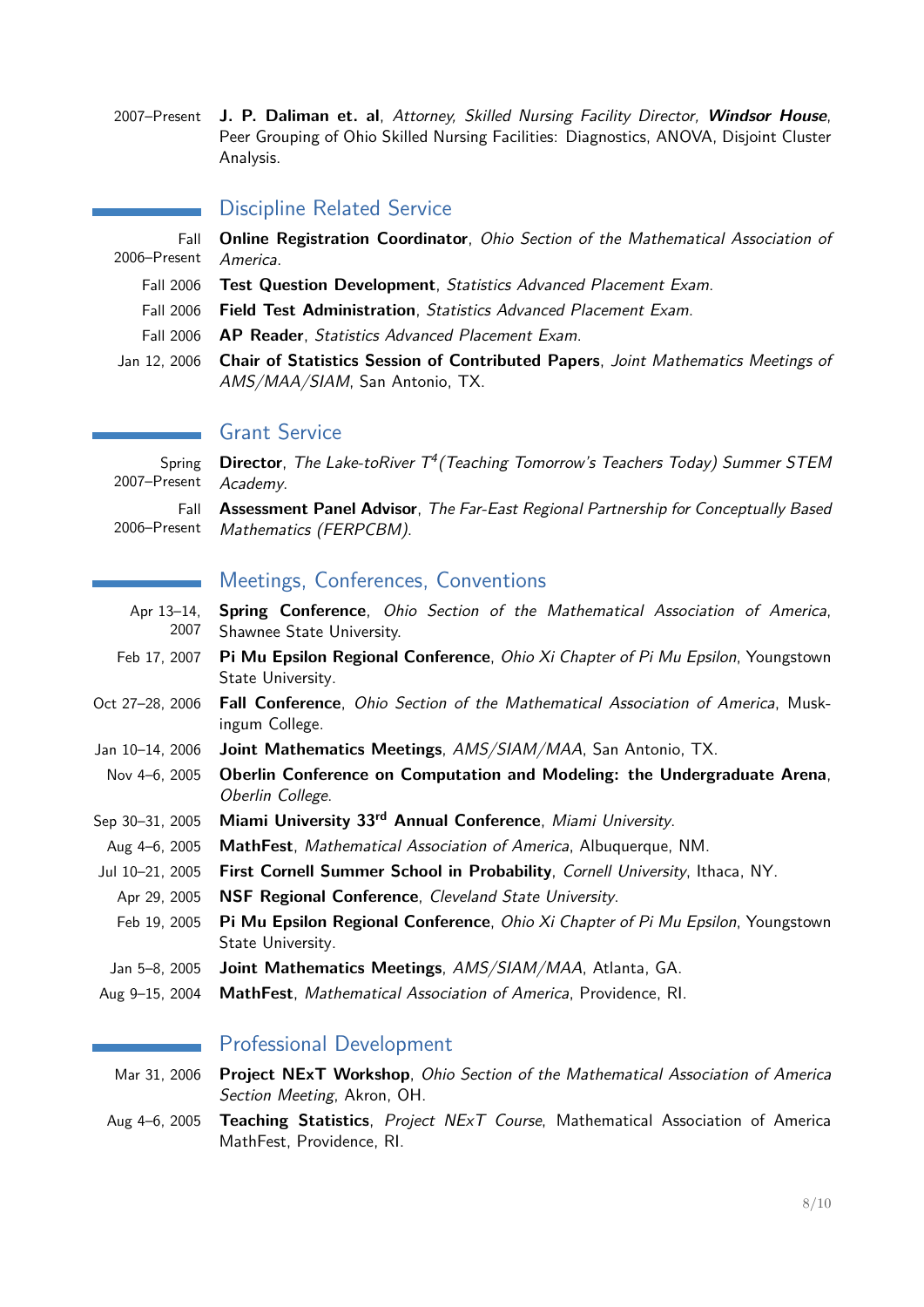- Jul 10–21, 2005 **Random Networks and Trees**, First Cornell Summer School in Probability, Cornell University.
	- Apr 29, 2005 **Grant Proposal Development**, NSF Regional Conference, Cleveland State University.
	- Jan 5–8, 2005 **Getting Your Research off to a Good Start**, Project NExT Course, Joint Mathematics Meetings of AMS/MAA/SIAM, Atlanta, GA.
	- Oct 22, 2004 **Teaching Linear Algebra**, Ohio NExT Workshop, Ohio MAA Section Meeting, John Carroll University.
- Aug 9–15, 2004 **Undergraduate Research How to Make it Work**, Project NExT Course, Mathematical Association of America MathFest, Providence, RI.

## Presentations & Workshops

- Apr 5, 2007 **Teaching, Scholarship, and Service: The Search for Balance**, YSU New Faculty Orientation Follow-up Luncheon, Panel Presentation.
- Dec 1, 2006 The Lake-to-River  $T^4$  (Teaching Tomorrow's Teachers Today) Summer STEM **Academy**, Ohio Board of Regents, Grant Presentation.
- Nov 16, 2006 **Beating Las Vegas**, YSU MathFest, Workshop.
- Aug 23, 2006 **Teaching, Scholarship, and Service: The Search for Balance**, YSU New Faculty Orientation, Panel Presentation.
- Feb 22–26, 2006 **Test-retest Reliability of the Activities-specific Balance Confidence Scale for People with Parkinson's Disease**, World Parkinson Congress, Poster Presentation, Jointly with Mollie Venglar, DSc, PT, NCS.
	- Jan 12, 2006 **Data Augmentation for the Analysis of Coarse Woody Debris in an Old-Growth Riparian Forest**, Joint Mathematics Meetings, Presentation.
	- Nov 17, 2005 **Are You in the Zone?**, YSU MathFest, Workshop.
	- Nov 17, 2005 **Statistical Modeling of Coarse Woody Debris (CWD) in a Riperian Forest**, Oberlin Conference on Computation and Modeling: the Undergraduate Arena, Poster Presentation.
	- Sep 30, 2005 **Bayesian Modeling of Coarse Woody Debris in an Old-Growth Riparian Forest**, Miami University 33rd Annual Conference, Presentation.
	- Jul 22, 2005 **Exchangeability and deFinetti's Theorem**, First Cornell Summer School in Probability, Presentation.
	- Jun 7, 2005 **Some Statistics with SPSS**, YSU Summer Undergraduate Research Experience, Workshop.
	- Apr 21, 2005 **Representation of Functions by Convolution**, Topology & Abstract Analysis Seminar, Seminar Presentation.
	- Nov 18, 2004 **Voting Theory and Fair Division**, YSU MathFest, Workshop, Jointly with Dr. Angela Spalsbury.
	- Nov 1, 2004 **Generalized Infinite Divisibility**, Topology & Abstract Analysis Seminar, Seminar Presentation.

# <span id="page-8-0"></span>Scientific, Technical, and Professional Societies

- { Mathematical Association of America
- { Institute of Mathematical Statistics